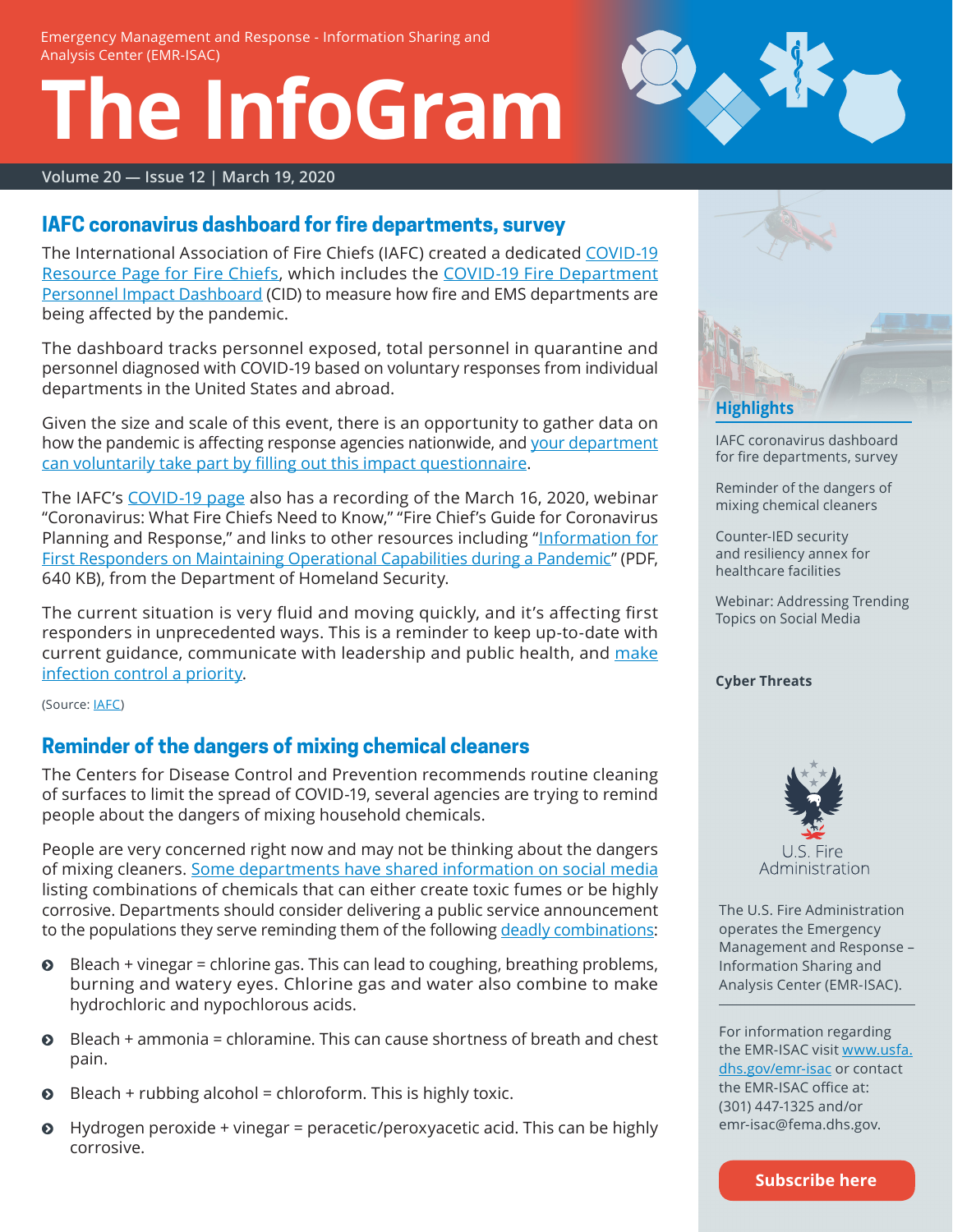

#### **Fair Use Notice:**

This InfoGram may contain copyrighted material that was not specifically authorized by the copyright owner.

The EMR-ISAC believes this constitutes "fair use" of copyrighted material as provided for in section 107 of the U.S. Copyright Law.

If you wish to use copyrighted material contained within this document for your own purposes that go beyond "fair use," you must obtain permission from the copyright owner.

#### **Disclaimer of Endorsement:**

The appearance of external hyperlinks does not constitute endorsement of the linked websites or the information, products or services contained therein. Reference to any specific commercial products, process or service by trade name, trademark, manufacturer or otherwise, does not necessarily constitute or imply its endorsement, recommendation or favoring by the EMR-ISAC or the U.S. government.

EMS departments should also keep these symptoms in mind during the current pandemic, as it's possible you may be dispatched out on such a call.

This U.S. Fire Administration (USFA) also offers the infographic "[Keep Your Family](https://www.usfa.fema.gov/downloads/pdf/publications/keep_family_safe_from_chemicals_flyer.pdf)  [Safe From Household Chemicals](https://www.usfa.fema.gov/downloads/pdf/publications/keep_family_safe_from_chemicals_flyer.pdf)" (PDF, 242 KB). In it, USFA stresses the importance of proper storage and handling of household cleaners, following instructions on labels and never mixing products, and keeping them out of reach from children.

(Source: [USFA\)](https://www.usfa.fema.gov/)

#### <span id="page-1-0"></span>**Counter-IED security and resiliency annex for healthcare facilities**

The Office for Bombing Prevention (OBP) published the [Annex for Healthcare and](https://www.cisa.gov/sites/default/files/publications/Security-and-Resiliency-Guide-Healthcare-and-Public-Health-Facility-Annex_0.pdf)  [Public Health Facility Stakeholders](https://www.cisa.gov/sites/default/files/publications/Security-and-Resiliency-Guide-Healthcare-and-Public-Health-Facility-Annex_0.pdf) (PDF, 3.2 MB) describing actions healthcare facility management and staff can take to understand and improve their ability to perform counter-improvised explosive device (CIED) activities and make critical security decisions.

The annex complements OBP's [Security and Resiliency Guide: Counter-IED Concepts,](https://www.cisa.gov/publication/security-and-resiliency-guide-and-annexes) [Common Goals, and Available Assistance](https://www.cisa.gov/publication/security-and-resiliency-guide-and-annexes) (SRG C-IED) by tailoring counter-IED guidance and resources to those in the healthcare industry.

To date, OBP has created four other annexes catering to security officials and others working in lodging, outdoor events, sports leagues and venues, and public assembly venues. The annexes all help stakeholders take advantage of available federal resources to build and sustain their preparedness.

OBP developed the newest annex by consulting closely with healthcare entities, by conducting site visits and by facilitating a workshop that focused on the threats that IEDs pose to hospitals across the country.

(Source: [OBP](https://www.cisa.gov/publication/security-and-resiliency-guide-and-annexes))

#### <span id="page-1-1"></span>**Webinar: Addressing Trending Topics on Social Media**

The Northwest Center for Public Health Practice (NWCPHP) is hosting the webinar "[Addressing Trending Topics on Social Media](https://washington.zoom.us/webinar/register/8515838749586/WN__DgroDOGTw-_GC23bHpFmw)," a timely topic under current circumstances.

Social media began as a form of personal communication that moved into the business realm without a clear set of rules for how organizations can best use this powerful tool. In the March session of Hot Topics in Practice, a digital media specialist for the Oregon Health Authority shares tips and resources for helping public health professionals better address trending topics on social media.

This 1-hour webinar will feature strategies for connecting directly with key audiences and building micro-influencer campaigns for issues like coronavirus and vaccines. Participants will also learn about practical tools that help small organizations hone their social media persona and establish their reputation as a trusted source.

This webinar is scheduled for Tuesday, March 31, 2020 from 3-4 p.m. Eastern. [Registration is required](https://washington.zoom.us/webinar/register/8515838749586/WN__DgroDOGTw-_GC23bHpFmw). Be sure to register early, there may be a limit on the number of participants.

(Source: [NWCPHP](http://www.nwcphp.org/))